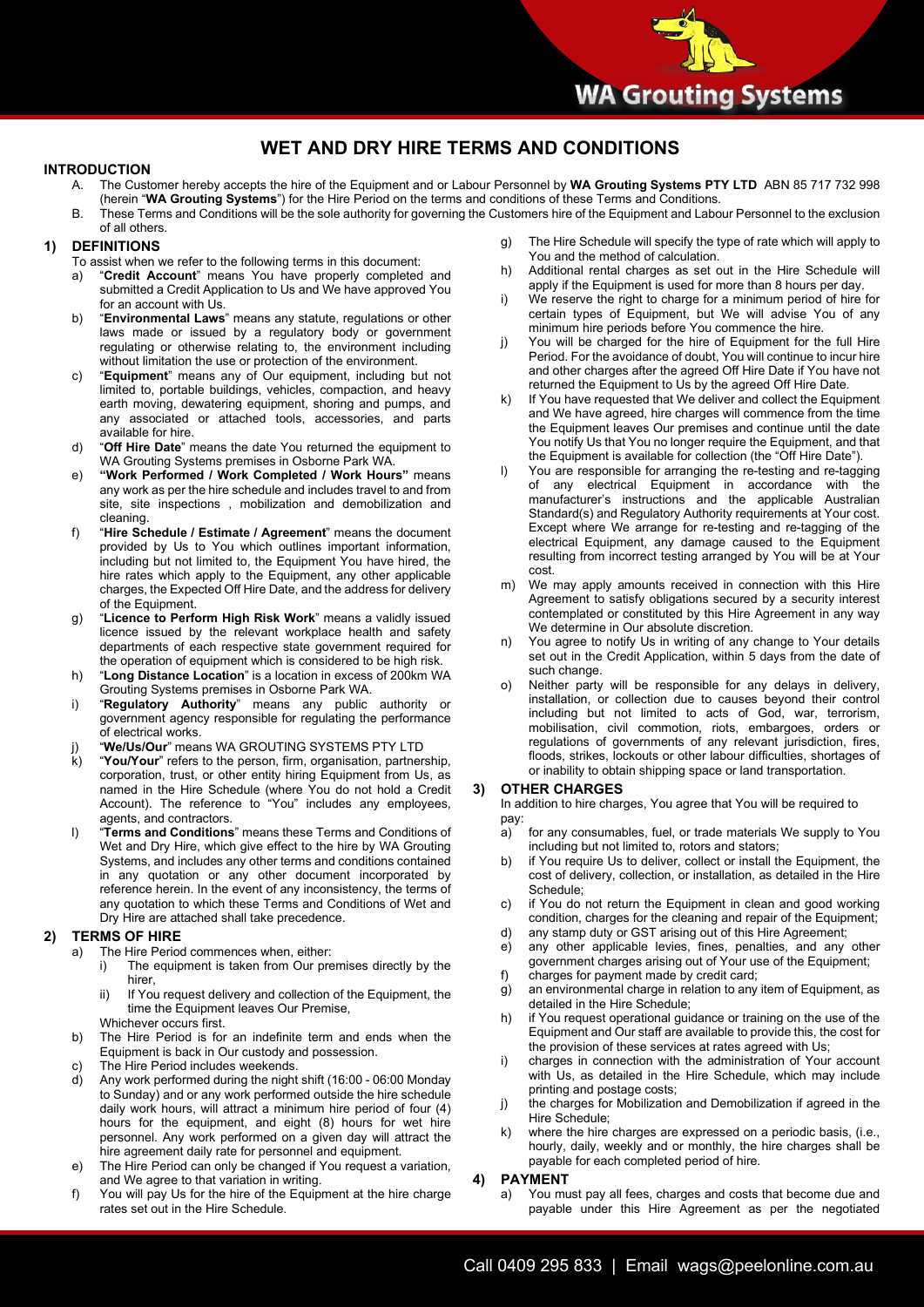costings agreed upon in the Hire Schedule.

b) If You do not pay the invoice in full by the payment due date, We reserve the right to charge, in addition to any other costs recoverable under this Hire Agreement including interest, any costs and expenses, (including any commission payable to any commercial or mercantile agents and legal costs) incurred by Us in recovering any unpaid amounts under this Hire Agreement.

#### **5) YOUR OBLIGATIONS TO US**

- This Hire Agreement is personal to You and so You must not allow nor authorise any other person or entity to use, re-hire or have possession of the Equipment at any time, unless expressly agreed by Us in writing.
- b) You agree that before accepting the Equipment, You have satisfied Yourself as to the suitability, condition and fitness for purpose of the Equipment for the job You intend to use it for. We make no representations and give no guarantee or warranty that the Equipment is suitable for Your intended purpose.
- c) To help You stay safe during the Hire Period, You and Your employees, agents and contractors must:
	- i) operate the Equipment safely, strictly in accordance with all laws, only for its intended use and in accordance with the manufacturer's instructions;
	- ii) ensure persons operating or erecting the Equipment are suitably trained on its safe and proper use, qualified to use the Equipment and where necessary, hold a current Licence to Perform High Risk Work;
	- iii) wear suitable clothing and protective equipment when operating the Equipment as required or recommended by Us or the manufacturer;
	- iv) ensure that no persons operating the Equipment are under the influence of drugs or alcohol;
	- v) conduct a job safety analysis prior to using the Equipment;<br>vi) ensure that no persons carry illegal, prohibited or
	- ensure that no persons carry illegal, prohibited or dangerous substances in or on the Equipment; and
	- vii) display all safety signs and instructions (as required by law), and ensure that all instructions and signs are observed by operators of the Equipment.
- d) It is important to take care of the Equipment during the Hire Period. You must:
	- i) clean, fuel, lubricate and keep the Equipment in good condition and in accordance with the manufacturers and Our instructions at Your own cost;
	- ii) not in any way alter, modify, tamper with, damage or repair the Equipment without Our prior written consent; and
	- iii) not deface, remove, vary or erase any identifying marks, plate, number, notices or safety information, on the Equipment.
- e) At all times during the Hire Period, You must store the Equipment safely and securely and protected from theft, seizure, loss or damage.
- **Page 2 of 4** request to conduct a joint inspection of the Equipment with Us at f) You will allow Us to enter Your premises and inspect the Equipment from time to time during the Hire Period. You can also the end of the Hire Period.
- g) Whenever You are moving the Equipment, You must ensure the safe loading, securing and transporting of all Equipment in accordance with all laws and manufacturer's guidelines. You (or any contractor You engage) must observe any safety directions advised by Us and/or the manufacturer of the Equipment to ensure its safe loading and handling.
- h) You must not remove the Equipment from the State or Territory in which You hired it without Our written consent.
- i) You must not use the Equipment offshore, in a mine, in an area where friable asbestos is present, or move the Equipment over water without Our prior written consent, which may be reasonably withheld.
- j) You warrant that You will comply with all Environmental Laws from time to time and immediately rectify any breach of an Environmental Law caused by the use of the Equipment.
- k) You must use best endeavours to ensure that the Equipment is not contaminated with any hazardous substances (including asbestos). You must advise Us of any risks of hazardous substance contamination to the Equipment as soon as they become apparent.
- l) Where Equipment may have been subjected to contamination, You must effectively decontaminate the Equipment, as well as

provide Us with written details of decontamination processes applied. If, in Our opinion acting reasonably, the Equipment has not been properly decontaminated or is not capable of being decontaminated, You will be charged for the new replacement cost of the Equipment.

m) Any electrical Equipment provided by Us will be tested and tagged before it is hired to You, but You are responsible for arranging the re-testing and re-tagging of any electrical Equipment in accordance with the manufacturer's instructions and the applicable Australian Standard(s) and Regulatory Authority requirements at Your cost. We are able to arrange for such re-testing.

### **6) OWNERSHIP**

- a) You acknowledge that We own the Equipment and, in all circumstances, We retain title to the Equipment (even if You go into liquidation or become bankrupt during the Hire Period). Your rights to use the Equipment are as a bailee only.
- b) You are not entitled to offer, sell, assign, sub-let, charge, mortgage, pledge or create any form of security interest over, or otherwise deal with the Equipment in any way.
- c) In no circumstances will the Equipment be deemed to be a fixture.
- d) You consent to Us affecting and maintaining a registration on the register (in any manner We consider appropriate) in relation to any security interest contemplated or constituted by this Hire Agreement in the Equipment and the proceeds arising in respect of any dealing in the Equipment and You agree to sign any documents and provide all assistance and information to Us required to facilitate the registration and maintenance of any security interest. We may at any time register a financing statement or financing change statement in respect of a security interest (including any purchase money security interest). You waive the right to receive notice of a verification statement in relation to any registration on the register of a security interest in respect of the Equipment.

## **7) RESPONSIBILITY FOR THE EQUIPMENT**

You are responsible for the Equipment for the Hire Period.

## **b) RETURN OF EQUIPMENT**<br>**i)** You must return the I

- You must return the Equipment to Us in the same clean condition and good working order it was in when You received it, ordinary fair wear and tear excluded.
- ii) If You do not properly clean the Equipment, We will charge You a cleaning cost based on an hourly rate for labour plus parts.
- iii) It is Your responsibility to return the Equipment in good working condition to WA Grouting Systems Osborne Park workshop during normal business hours. (Mon - Fri 8am to 4pm).
- iv) If You have requested, and We have agreed, to collect the Equipment from You, You must ensure it is kept safe and secure until the time of collection.

## **c) WHAT TO DO IF EQUIPMENT BREAKS DOWN**

- In the event that the Equipment breaks down or becomes unsafe to use during the Hire Period You must:
	- (1) immediately stop using the Equipment and notify Us;
	- (2) take all steps necessary to prevent injury occurring to persons or property as a result of the condition of the Equipment;
	- (3) take all steps necessary to prevent any further damage to the Equipment itself; and
	- (4) not repair or attempt to repair the Equipment without Our written consent.
- ii) We will:
	- (1) take all steps necessary to repair the Equipment or provide suitable substitute Equipment as soon as reasonably possible after being notified by You;
- **d) WHAT TO DO IF EQUIPMENT IS LOST, STOLEN OR DAMAGED**
	- i) If the Equipment has broken down or become unsafe to use as a result of Your negligence or if the Equipment is lost, stolen or damaged beyond fair wear and tear during the Hire Period, You will be liable for:
		- (1) any costs incurred by Us to recover and repair or replace the Equipment; and
		- (2) the hire charges for that portion of the Hire Period during which the Equipment is being recovered and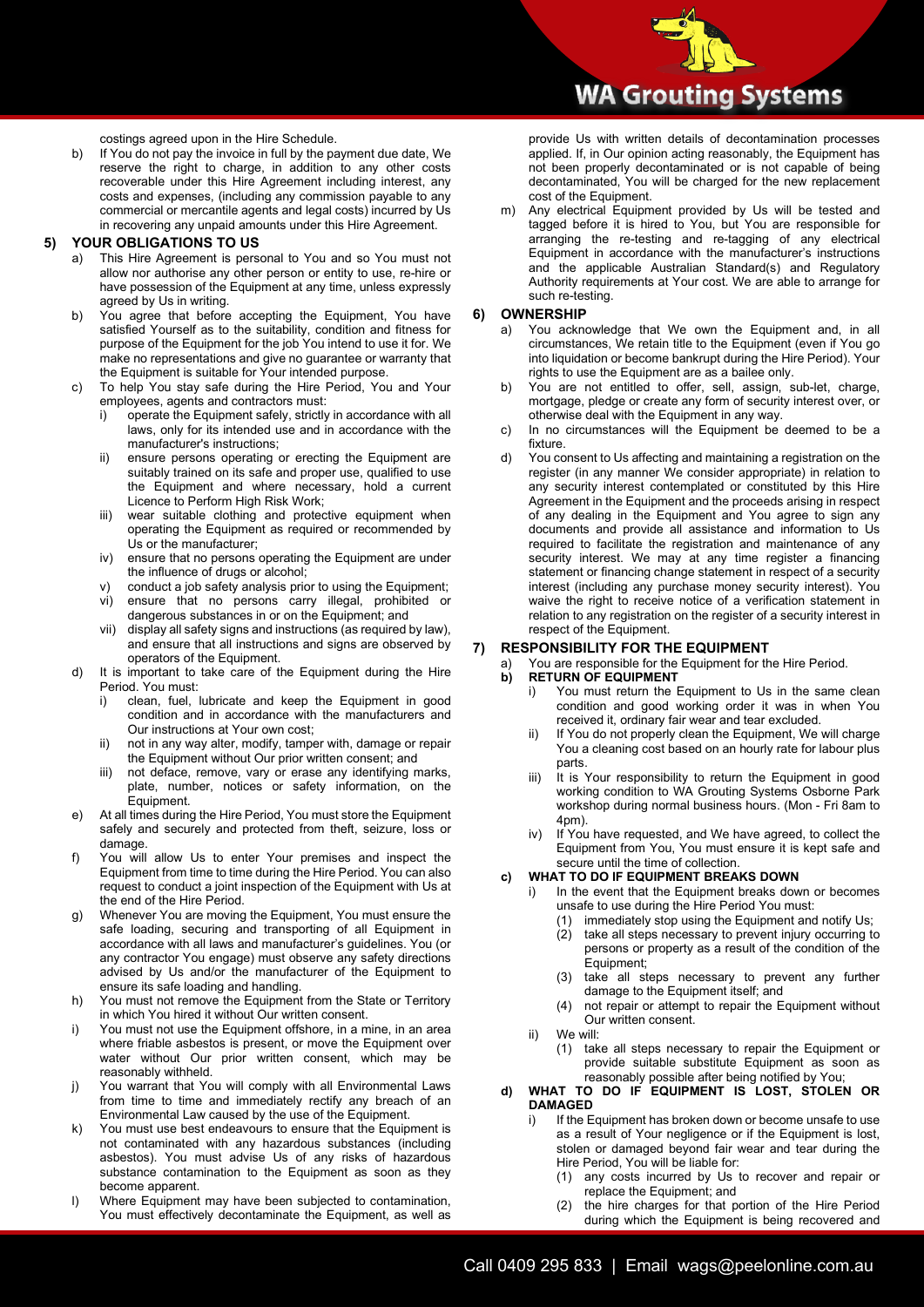repaired or replaced.

### **e) EQUIPMENT THAT IS COLLECTED OR DELIVERED IN A DAMAGED AND / OR DEFECTIVE CONDITION**

- If You collect or receive the Equipment (whichever is applicable) and find that it is broken, damaged and/or defective, You must notify Us within 8 hours after You collect or receive the Equipment. If You do not notify Us within this time period, We are entitled to assume that the Equipment You collected or received was in good order and condition.
- ii) For the avoidance of doubt, You remain responsible for daily maintenance and care of all Equipment including but not limited to, daily checking of all fluids (fuel, oil, water, battery levels etc), general tightening of any loose nuts, bolts, belts or fittings and lubrication of all grease points.
- iii) If the Equipment breaks down at a Long Distance Location, You will also pay Us the costs associated with any attendance to the Long Distance Location in addition to any other costs payable under this Hire Agreement.

## **8) INDEMNITIES AND EXCLUSION OF LIABILITIES**

- In this Hire Agreement, all guarantees, terms, conditions, warranties, undertakings, inducements, or representations whether express or implied, statutory or otherwise, relating to this Hire Agreement or its subject matter are excluded to the maximum extent permitted by law.
- b) Nothing in this Hire Agreement excludes, restricts or modifies any right or remedy, or any guarantee, term, condition, warranty, undertaking, inducement or representation, implied or imposed by any legislation which cannot lawfully be excluded or limited. This may include the Australian Consumer Law, which contains guarantees that protect the purchasers of goods and services in certain circumstances.
- c) Where any legislation implies or imposes a guarantee, term, condition, warranty, undertaking, inducement or representation in relation to this Hire Agreement and We are not able to exclude that guarantee, term, condition, warranty, undertaking, inducement or representation ('Non-Excludable Provision'), and We are able to limit Your remedy for a breach of the Non-Excludable Provision, then Our liability for breach of the Non-Excludable Provision is limited to (at Our election):
	- i) in the case of goods, the repair or replacement of the goods or the supply of substitute goods (or the cost of doing so); or
	- ii) in the case of services, the supplying of the services again, or the payment of the cost of having the services supplied again.
- **Page 3 of 4** a fundamental term or on any other basis, is limited to an amount Subject to Our obligations under the Non-Excludable Provisions and to the maximum extent permitted by law, Our maximum aggregate liability for all claims under or relating to this Hire Agreement or its subject matter, whether in contract, tort (including without limitation negligence), in equity, under statute, under an indemnity, based on fundamental breach or breach of equal to the fees paid by You under this Hire Agreement. In calculating Our aggregate liability under this clause, the parties must include any amounts paid or the value of any goods or services replaced, repaired or supplied by Us for a breach of any Non-Excludable Provisions.
- e) We will not be liable to You for any consequential, indirect or special loss or damage, loss of actual or anticipated profits or revenue, loss of business, business interruption, wasted costs You have incurred, amounts that you are liable to Your customers for or any loss suffered by third parties under or relating to this Hire Agreement or its subject matter, whether in contract, tort (including without limitation negligence), in equity, under statute, under an indemnity, based on fundamental breach or breach of a fundamental term or on any other basis, whether or not such loss or damage was foreseeable and even if advised of the possibility of the loss or damage.
- f) You are liable for and indemnify Us against all liability, claims, damage, loss, costs and expenses (including, without limitation, legal fees, costs and disbursements on a full indemnity basis, whether incurred or awarded against Us and any environmental loss, cost, damage or expense) in respect of:
	- i) personal injury;<br>ii) damage to tang
	- damage to tangible property; or (c) a claim by a third party,

in respect of Your hire or use of the Equipment or Your breach of the Hire Agreement. Your liability under this indemnity is diminished to the extent that Our breach of the Hire Agreement or Our negligence causes the liability, claims, damage, loss, costs or expenses.

- g) Each indemnity in this Hire Agreement is a continuing obligation, separate and independent from the other obligations of the parties and survives termination, completion and expiration of this Hire Agreement. It is not necessary for a party to incur expense or make any payment before enforcing a right of indemnity conferred by this Hire Agreement.
- h) We will not be liable to You for any acts or omissions of any person supplied by Us where that person is acting under Your direction and control during the Hire Period and you indemnify Us against all liability, claims, damage, loss, costs and expenses (including, without limitation, legal fees, costs and disbursements on a full indemnity basis, whether incurred or awarded against Us and any environmental loss, cost, damage or expense) arising from or incurred in connection with such acts or omissions.

## **9) WHEN THIS HIRE AGREEMENT TERMINATES**

- a) Either party may terminate this Hire Agreement and any Hire Period immediately by giving notice to the other party, if:
	- that other party breaches any term of the Hire Agreement and fails to remedy the breach within 14 days of written notification of the breach; or
	- ii) that other party becomes bankrupt or insolvent, executes a personal insolvency agreement, enters into liquidation, administration, receivership or ceases to carry on business.
- b) We may terminate the Hire Agreement and any Hire Period for any other reason on 24 hours' notice.
- c) These rights of termination are in addition to any other rights either party has under the Hire Agreement and does not exclude any right or remedy under law or equity.

## **10) RECOVERY OF THE EQUIPMENT**

If You are in breach of the Hire Agreement or if the Hire Agreement or a Hire Period has been terminated. We may take all steps necessary (including legal action) to recover the Equipment, including entering Your premises to do so. Upon receiving written notice from Us, You expressly consent to Us entering Your premises for the purposes of recovering Our Equipment.

## **11) SECURITY**

- As security for Your obligations and liabilities under this Hire Agreement, You hereby charge for the due and punctual payment and performance of those obligations and liabilities, all of Your legal and equitable interest (both present and future) of whatsoever nature held in any and all real property;
- b) You will indemnify Us on an indemnity basis against all costs and expenses incurred by Us in connection with the preparation and registration of any such charge and mortgage documents.

## **12) PRIVACY**

- a) At WA Grouting Systems, We take Your privacy seriously. We will comply with the National Privacy Principles in all dealings with You.
- b) We may need to collect personal information about You, including but not limited to, Your full name and address, drivers licence, credit card details, date of birth, credit or business history and other personal information. You consent to Us using Your personal information in order to:
	- i) fulfill functions associated with the hire of Equipment to You, including but not limited to assessing Your credit worthiness,
	- ii) provide services to You;<br>iii) prevent theft of Our Equ
	- iii) prevent theft of Our Equipment;<br>iv) enter into contracts with You or
	- enter into contracts with You or third parties, and
- v) to market to You and maintain a client relationship with You. c) You also consent to Us disclosing Your personal information:
	- i) to any credit provider or credit reporting agency for the purposes of obtaining information about Your consumer or commercial credit or business history or Your commercial activities or credit worthiness; and
	- ii) to Our service providers, contractors and affiliated companies from time to time to help improve and market Our services to You.
- d) You have the right to access the personal information We hold